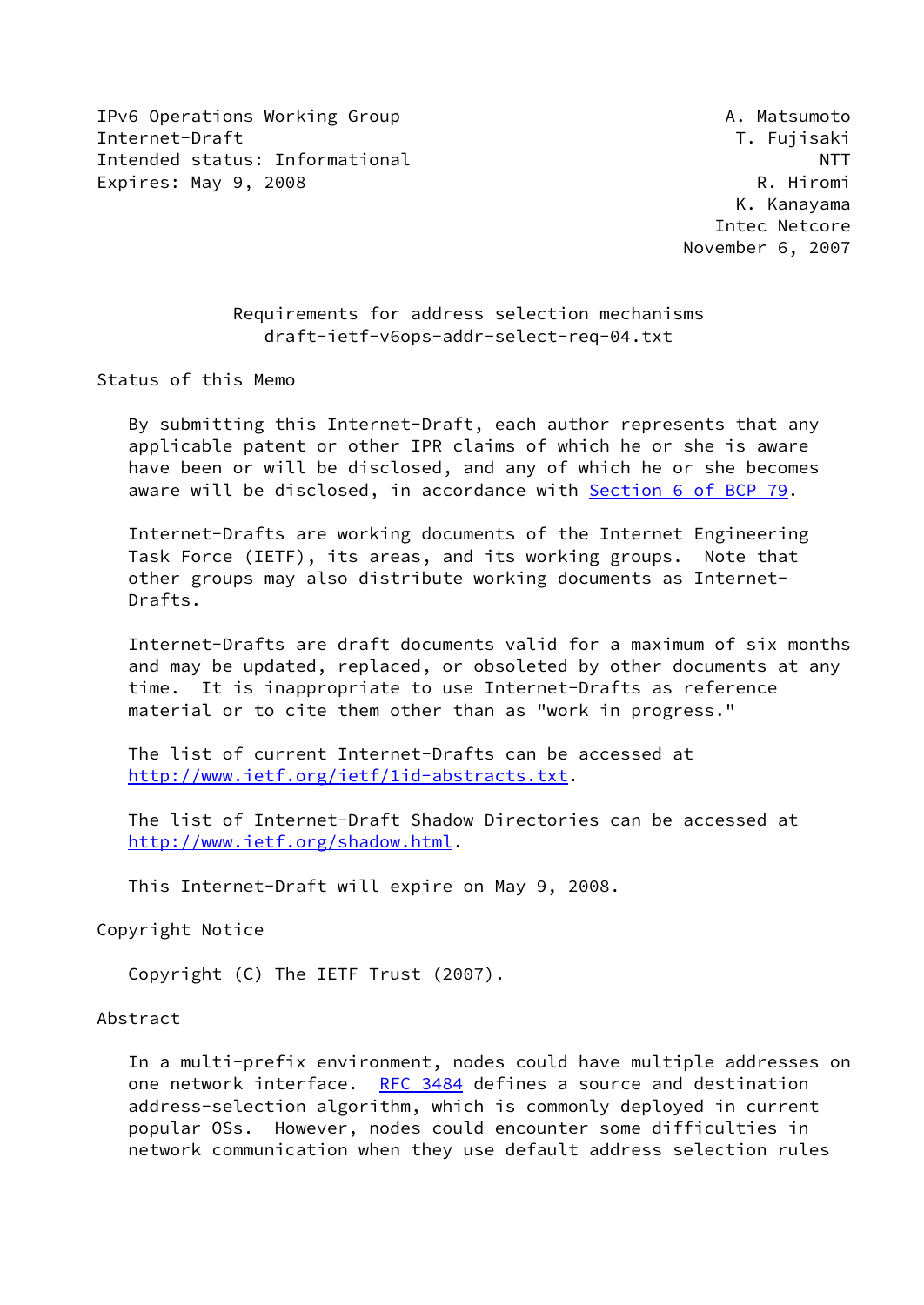Internet-Draft Address-Selection Req November 2007

defined in [RFC 3484.](https://datatracker.ietf.org/doc/pdf/rfc3484) Some mechanisms for solving address-selection problems are proposed including the [RFC 3484](https://datatracker.ietf.org/doc/pdf/rfc3484) policy table distribution and ICMP error-based mechanisms. This document describes requirements for these address-selection mechanisms.

# Table of Contents

|  | 3.1. List of threats introduced by new address-selection<br>List of recommendations in which security mechanism | Introduction $\ldots \ldots \ldots \ldots \ldots \ldots \ldots \ldots \ldots \frac{3}{2}$<br>Requirements of Address Selection 3<br>Dynamic Behavior Update $\frac{4}{5}$<br>Node-Specific Behavior $\frac{4}{5}$<br>Application-Specific Behavior $\frac{4}{5}$<br>Multiple Interface $\dots \dots \dots \dots \dots \dots \dots \dots$<br>Next-hop Selection $\dots \dots \dots \dots \dots \dots \dots \dots$<br>Compatibility with <u>RFC 3493</u> 4<br>$5.2$ . Informative References 6<br>Appendix A. Appendix. Revision History 6<br>Intellectual Property and Copyright Statements 9 |
|--|-----------------------------------------------------------------------------------------------------------------|----------------------------------------------------------------------------------------------------------------------------------------------------------------------------------------------------------------------------------------------------------------------------------------------------------------------------------------------------------------------------------------------------------------------------------------------------------------------------------------------------------------------------------------------------------------------------------------------|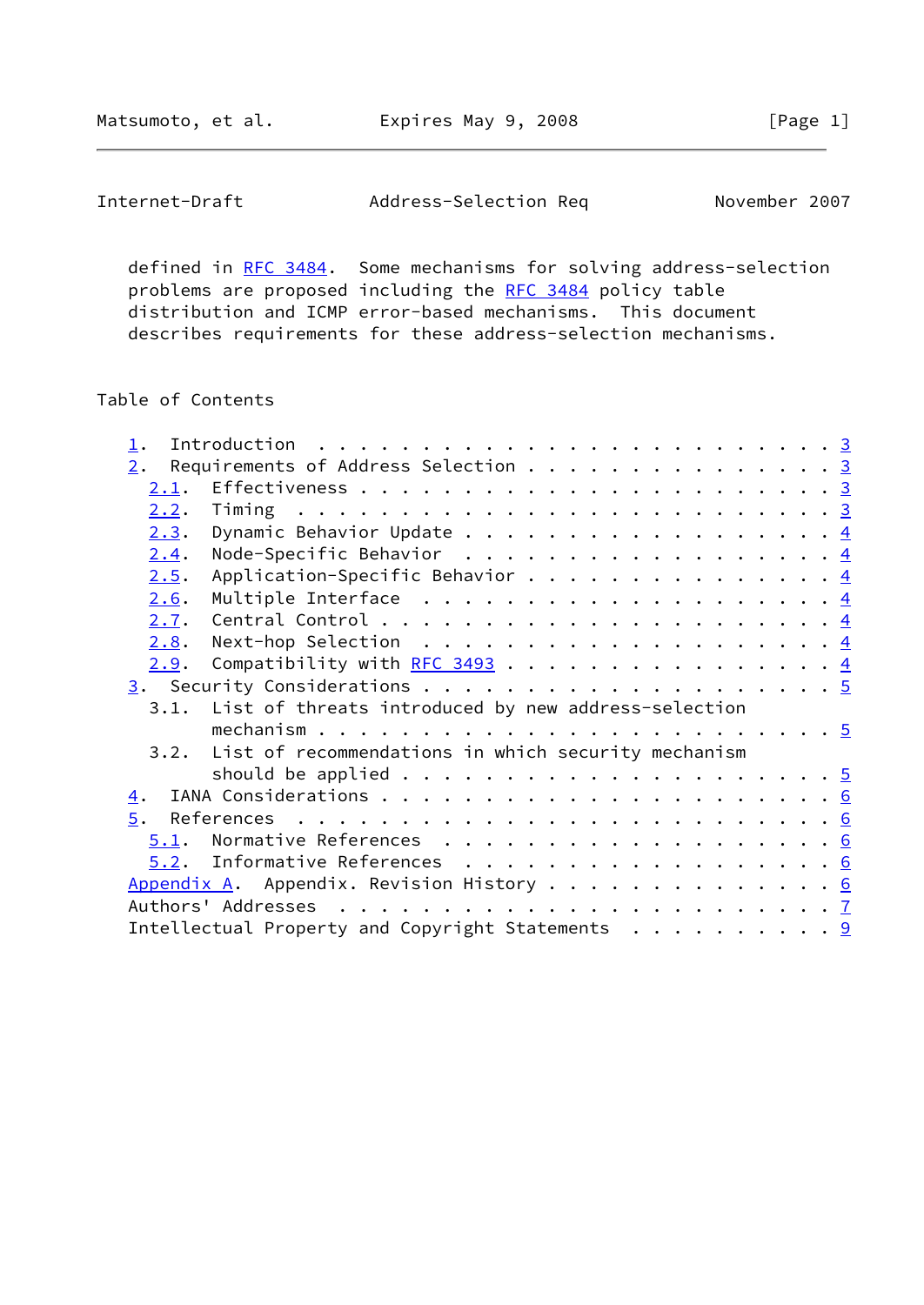Matsumoto, et al. Expires May 9, 2008 [Page 2]

<span id="page-2-1"></span>Internet-Draft Address-Selection Req November 2007

### <span id="page-2-0"></span>[1](#page-2-0). Introduction

 One physical network can have multiple logical networks. In that case, an end-host has multiple IP addresses. (e.g., in the IPv4-IPv6 dual-stack environment, in a site that uses both ULA [\[RFC4193](https://datatracker.ietf.org/doc/pdf/rfc4193)] and global scope addresses or in a site connected to multiple upstream IPv6 networks) For such a host, [RFC 3484](https://datatracker.ietf.org/doc/pdf/rfc3484) [\[RFC3484](https://datatracker.ietf.org/doc/pdf/rfc3484)] defines default address-selection rules for the source and destination addresses.

 Today, the [RFC 3484](https://datatracker.ietf.org/doc/pdf/rfc3484) mechanism is widely implemented in major OSs. However, we and others have found that in many sites the default address-selection rules are not appropriate for the network structure. PS [\[I-D.ietf-v6ops-addr-select-ps](#page-6-5)] lists problematic cases that resulted from incorrect address selection.

Though [RFC 3484](https://datatracker.ietf.org/doc/pdf/rfc3484) made the address-selection behavior of a host configurable, typical users cannot make use of that because of the complexity of the mechanism and lack of knowledge about their network topologies. Therefore, an address-selection autoconfiguration mechanism is necessary, especially for unmanaged hosts of typical users.

 This document contains requirements for address-selection mechanisms that enable hosts to perform appropriate address selection automatically.

<span id="page-2-2"></span>[2](#page-2-2). Requirements of Address Selection

 Address-selection mechanisms have to fulfill the following seven requirements.

### <span id="page-2-3"></span>[2.1](#page-2-3). Effectiveness

The mechanism can modify [RFC 3484](https://datatracker.ietf.org/doc/pdf/rfc3484) default address-selection behavior at nodes. As documented in PS [\[I-D.ietf-v6ops-addr-select-ps](#page-6-5)], the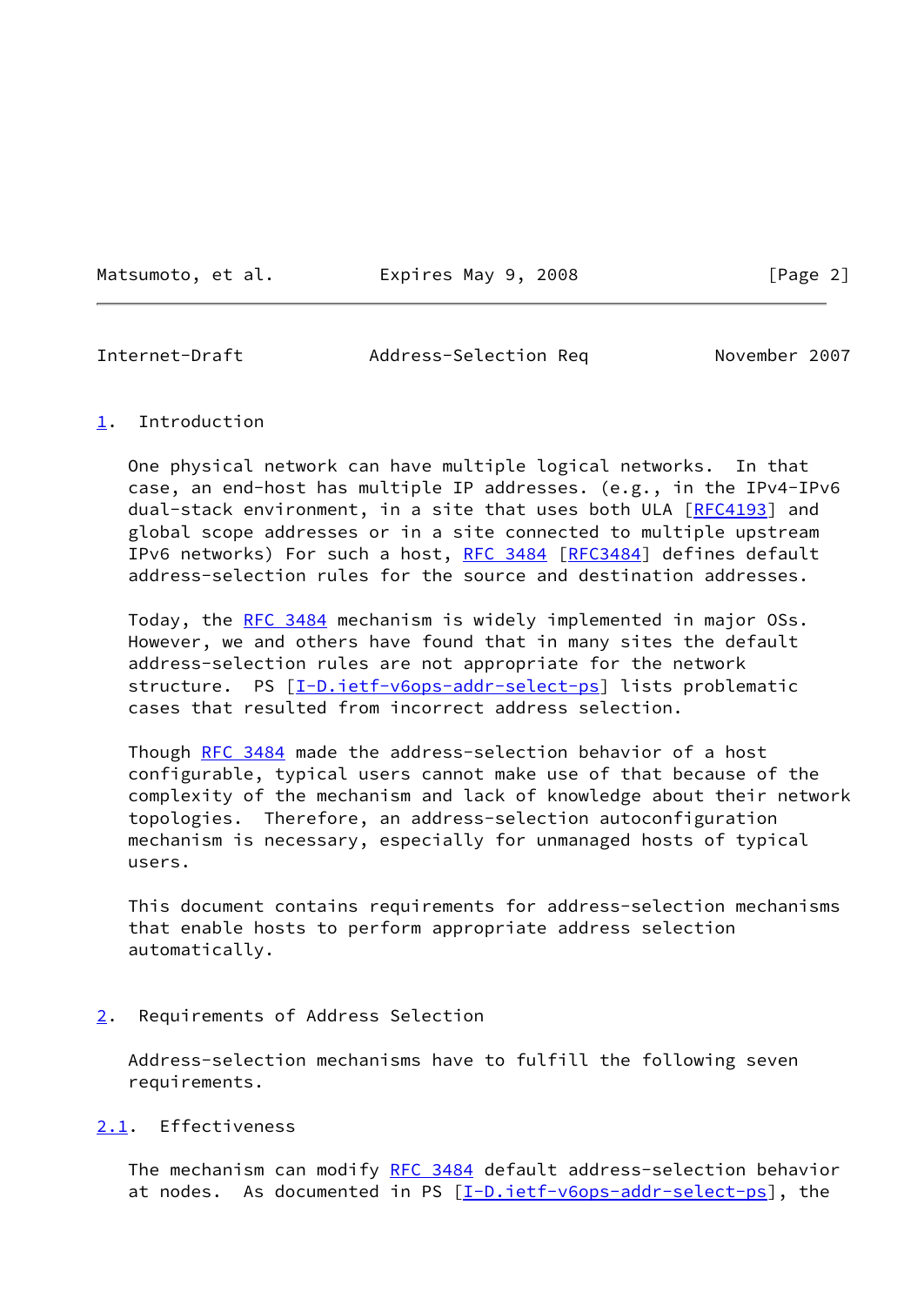default rules defined in [RFC 3484](https://datatracker.ietf.org/doc/pdf/rfc3484) do not work properly in some environments. Therefore, the mechanism has to be able to modify address-selection behavior of a host.

#### <span id="page-3-0"></span>[2.2](#page-3-0). Timing

 Nodes can obtain address selection information when necessary. If nodes need to have address-selection information before performing address selection, then the mechanism has to provide a function for nodes to obtain necessary information beforehand. The mechanism should not degrade usability. The mechanism should not enforce long address-selection processing time upon users.

| Matsumoto, et al. | Expires May 9, 2008 | [Page 3] |
|-------------------|---------------------|----------|
|                   |                     |          |

<span id="page-3-2"></span>Internet-Draft Address-Selection Req November 2007

### <span id="page-3-1"></span>[2.3](#page-3-1). Dynamic Behavior Update

 Address-selection behavior of nodes can be dynamically updated. When the network structure changes and address-selection behavior has to be changed accordingly, a network administrator can modify the address-selection behavior of nodes.

### <span id="page-3-3"></span>[2.4](#page-3-3). Node-Specific Behavior

 The mechanism can support node-specific address-selection behavior. Even when multiple nodes are on the same subnet, the mechanism should be able to provide a method for the network administrator to make nodes behave differently. For example, each node may have a different set of assigned prefixes. In such a case, the appropriate address-selection behavior may be different.

 The mechanism can support application-specific address-selection behavior or combined use with an application-specific address selection mechanism such as address-selection APIs.

## <span id="page-3-5"></span>[2.6](#page-3-5). Multiple Interface

 The mechanism can support those nodes equipped with multiple interfaces. The mechanism has to assume that nodes have multiple interfaces and makes address selection of those nodes work appropriately.

<span id="page-3-4"></span>[<sup>2.5</sup>](#page-3-4). Application-Specific Behavior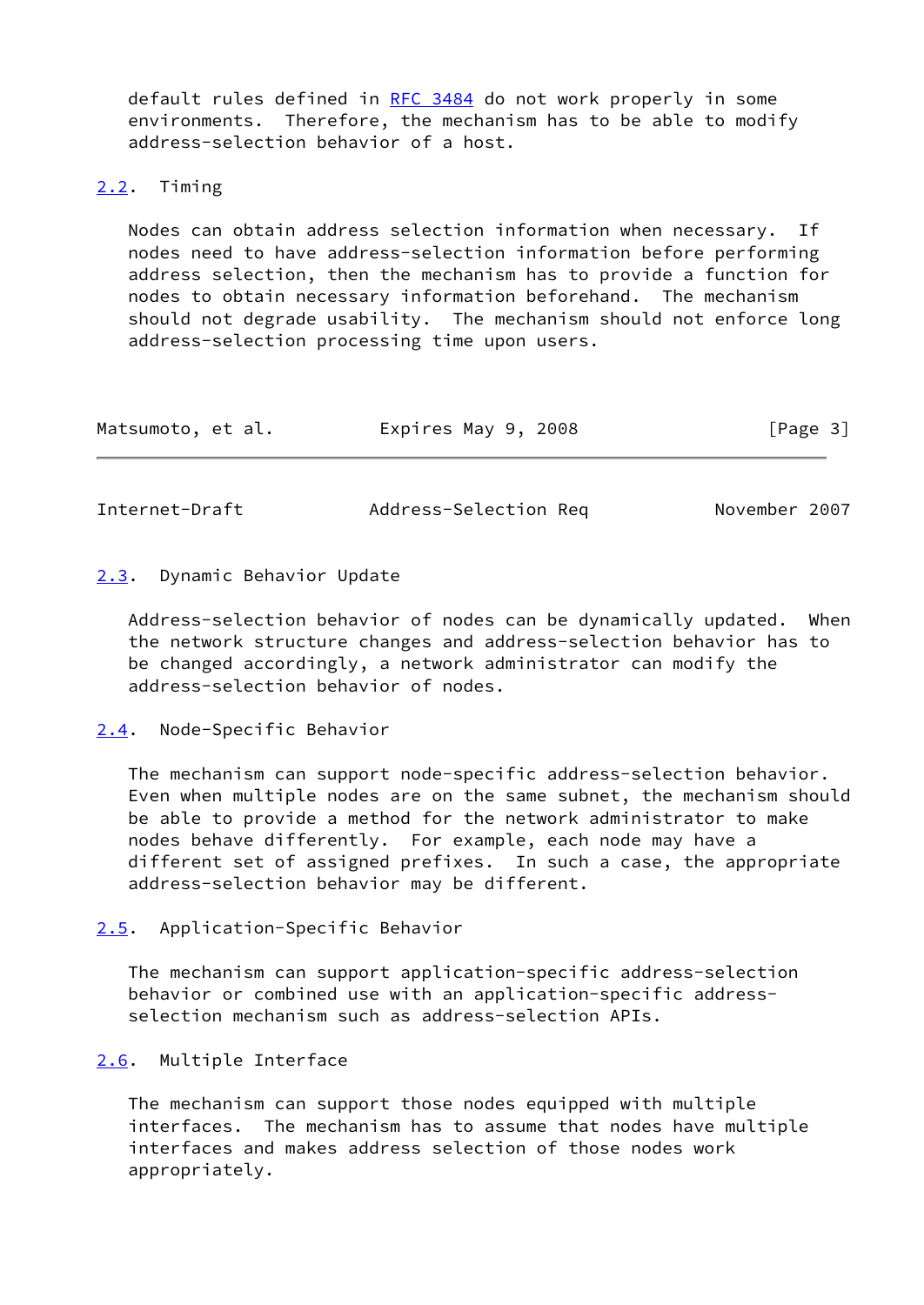## <span id="page-4-0"></span>[2.7](#page-4-0). Central Control

 The address selection behavior of nodes can be centrally controlled. A site administrator or a service provider could determine or could have effect on address-selection behavior at their users' hosts.

<span id="page-4-1"></span>[2.8](#page-4-1). Next-hop Selection

 The mechanism can control next-hop-selection behavior at hosts or cooperate with other routing mechanisms, such as routing protocols and [RFC 4191 \[RFC4191](https://datatracker.ietf.org/doc/pdf/rfc4191)]. If the address-selection mechanism is used with a routing mechanism, the two mechanisms have to be able to work synchronously.

### <span id="page-4-2"></span>[2.9](#page-4-2). Compatibility with [RFC 3493](https://datatracker.ietf.org/doc/pdf/rfc3493)

 The mechanism can allow an application that uses the basic socket interface defined in [RFC 3493](https://datatracker.ietf.org/doc/pdf/rfc3493) [[RFC3493](https://datatracker.ietf.org/doc/pdf/rfc3493)] to work correctly. That is, with the basic socket interface the application can select an

| Matsumoto, et al. | Expires May 9, 2008 | [Page 4] |
|-------------------|---------------------|----------|
|-------------------|---------------------|----------|

<span id="page-4-4"></span>Internet-Draft Address-Selection Req November 2007

 appropriate source and destination addresses and can communicate with the destination host. This requirement does not necessarily mean that OS protocol stack and socket libraries should not be changed.

<span id="page-4-3"></span>[3](#page-4-3). Security Considerations

<span id="page-4-5"></span>[3.1](#page-4-5). List of threats introduced by new address-selection mechanism

 There are some security incidents when combining these requirements described in [Section 2](#page-2-2) into a protocol. In particular, here are six possible threats.

- 1. Hijacking or tapping from malicious nodes connecting from beyond unapproved network boundaries.
- 2. Malicious changing of policy data by nonapproved nodes.
- 3. Denial of Service Attack due to higher traffic volume, and blocked communication, for example, at both node and network caused by sending unsafe and tampered data from unbidden controller.
- 4. Attempt to stop service on node/computer resources caused by unnecessary communication between the controller and nodes.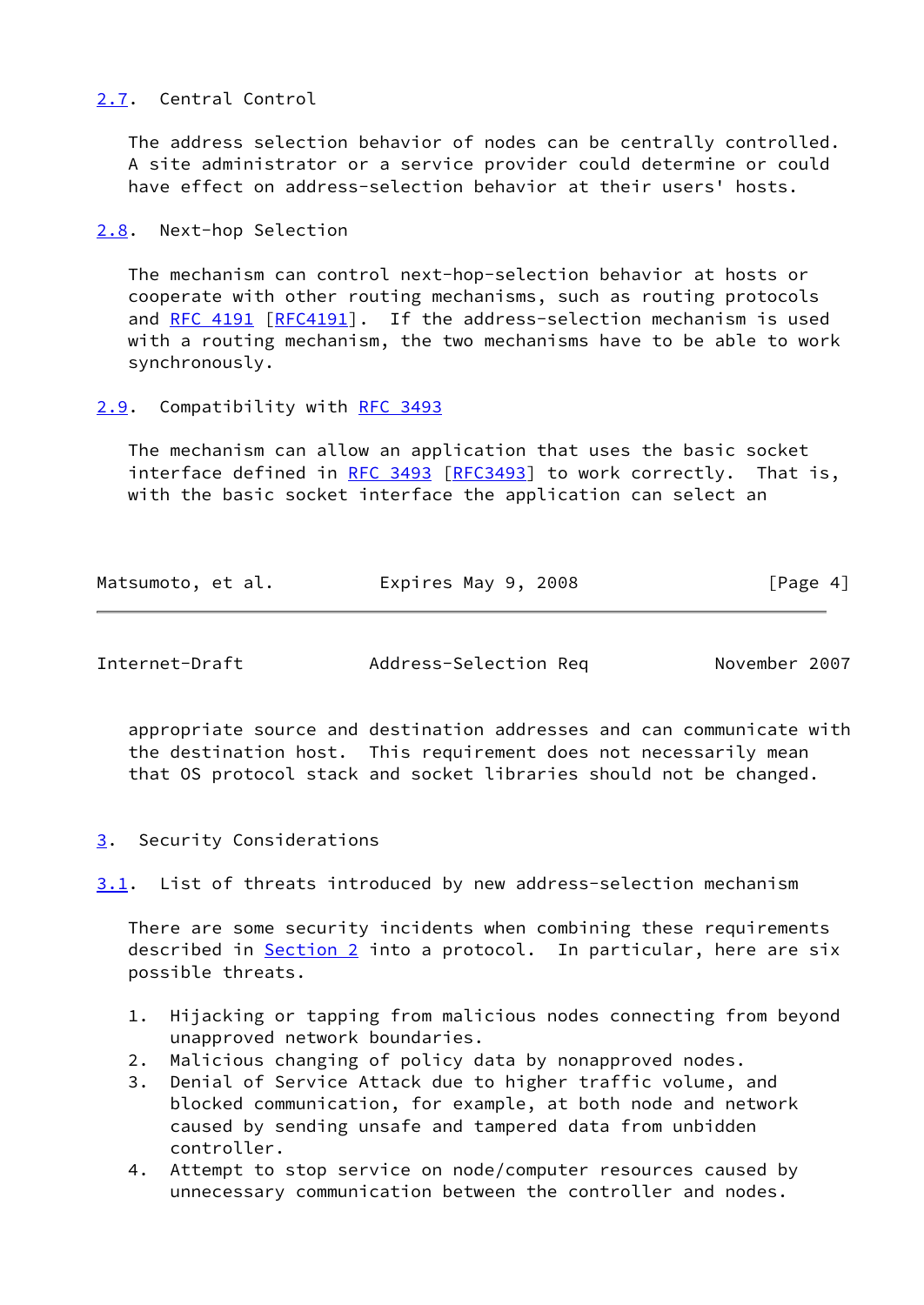- 5. Intrusion into security boundary caused by malicious use of multiprefix environment.
- 6. Leakage of network policy information from central controller.
- <span id="page-5-2"></span>[3.2](#page-5-2). List of recommendations in which security mechanism should be applied

 All the methods listed below should be well-considered for protecting against security threats. There is no necessity to comply with all items at same time, if one or more spec(s) could apply to other security requirements. Secure network operation will also be considered, and describing network operation for network security will be better. Referring to and using existing technologies is also preferable.

- 1. Consideration of the necessity to use digitally signed or cryptographic messages.
- 2. Consideration of the necessity to maintain confidentiality of source of policy data.
- 3. Consideration of the necessity of authentication and validation of both entity and message integrity.
- 4. Consideration of the necessity of having a mechanism for the avoidance of data conflicts if the policy data comes from multiple controllers.

| Matsumoto, et al. | Expires May 9, 2008 |  | [Page 5] |
|-------------------|---------------------|--|----------|

<span id="page-5-1"></span>Internet-Draft Address-Selection Req November 2007

- 5. Consideration of the necessity of an appropriate filtering method at domain boundaries.
- 6. Consideration of the necessity of data independency at every node or every interface for avoidance of mixing multiple policy data.
- 7. Consideration of the necessity of having a mechanism for controlling policy and all related network information on the server if the server stores policy and all related neetowrk information on the outside of its network domain.
- 8. Consideration of the necessity to log and collect related system data.
- <span id="page-5-0"></span>[4](#page-5-0). IANA Considerations

This document has no actions for IANA.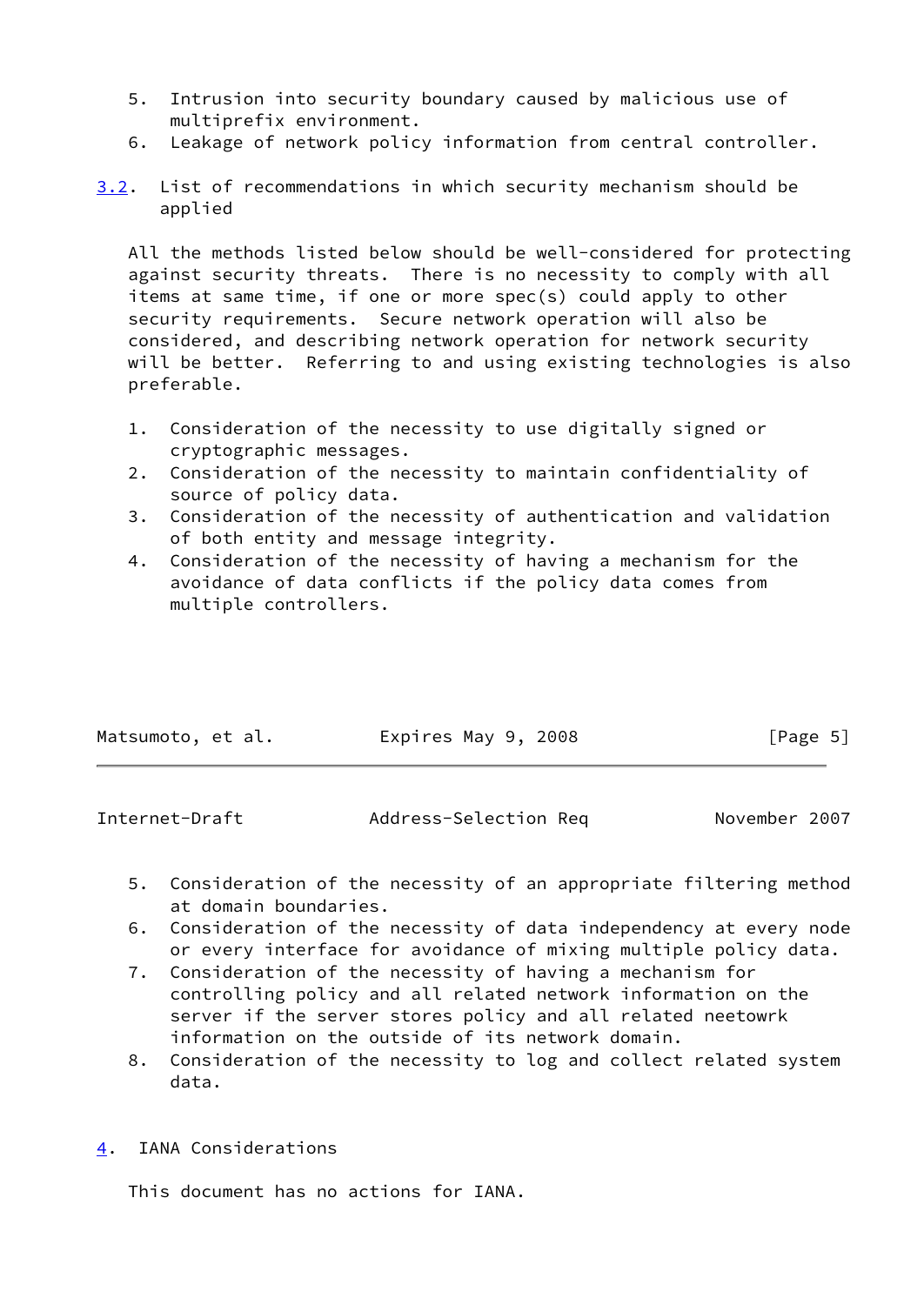### <span id="page-6-0"></span>[5](#page-6-0). References

<span id="page-6-1"></span>[5.1](#page-6-1). Normative References

<span id="page-6-5"></span> [I-D.ietf-v6ops-addr-select-ps] Matsumoto, A., "Problem Statement of Default Address Selection in Multi-prefix Environment: Operational Issues of [RFC3484](https://datatracker.ietf.org/doc/pdf/rfc3484) Default Rules", [draft-ietf-v6ops-addr-select-ps-02](https://datatracker.ietf.org/doc/pdf/draft-ietf-v6ops-addr-select-ps-02) (work in progress), October 2007.

- [RFC3484] Draves, R., "Default Address Selection for Internet Protocol version 6 (IPv6)", [RFC 3484,](https://datatracker.ietf.org/doc/pdf/rfc3484) February 2003.
- [RFC3493] Gilligan, R., Thomson, S., Bound, J., McCann, J., and W. Stevens, "Basic Socket Interface Extensions for IPv6", [RFC 3493,](https://datatracker.ietf.org/doc/pdf/rfc3493) February 2003.
- <span id="page-6-2"></span>[5.2](#page-6-2). Informative References
	- [RFC4191] Draves, R. and D. Thaler, "Default Router Preferences and More-Specific Routes", [RFC 4191](https://datatracker.ietf.org/doc/pdf/rfc4191), November 2005.
	- [RFC4193] Hinden, R. and B. Haberman, "Unique Local IPv6 Unicast Addresses", [RFC 4193,](https://datatracker.ietf.org/doc/pdf/rfc4193) October 2005.
- <span id="page-6-3"></span>[Appendix A.](#page-6-3) Appendix. Revision History

04:

| Matsumoto, et al. | Expires May 9, 2008 | [Page 6] |  |
|-------------------|---------------------|----------|--|
|-------------------|---------------------|----------|--|

<span id="page-6-4"></span>Internet-Draft Address-Selection Req November 2007

 A new requirement item "Compatibility with [RFC 3493](https://datatracker.ietf.org/doc/pdf/rfc3493)" was added, which reflected a comment from Remi Denis-Courmont at the v6ops mailing list.

03:

 Security Consideration section was rewritten according to comments from SECDIR.

02:

The description and evaluation of solution approaches were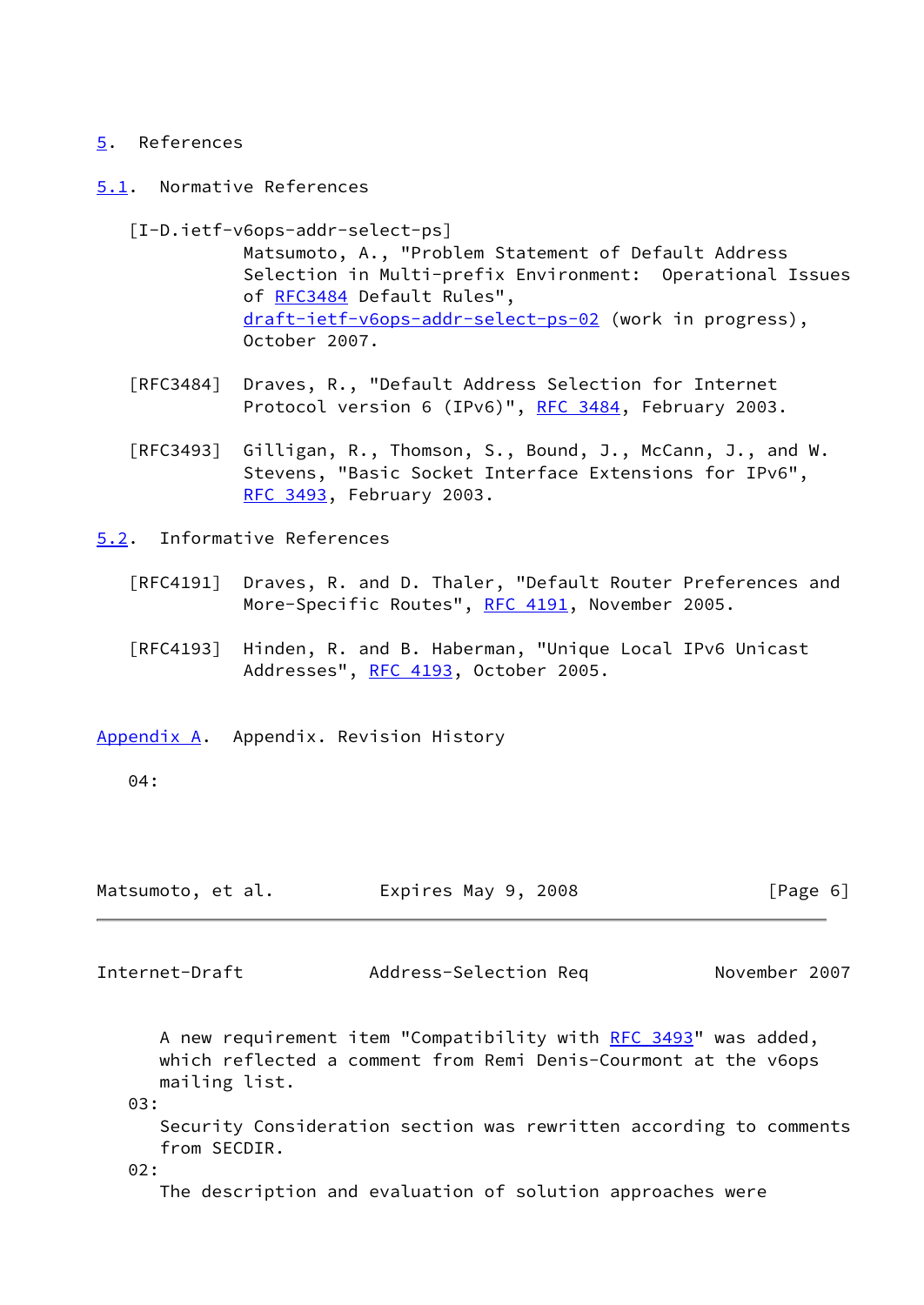separated into a new document called [draft-arifumi-v6ops-addr-select-sol-00](https://datatracker.ietf.org/doc/pdf/draft-arifumi-v6ops-addr-select-sol-00). 01: Other than policy table distribution approach, the solution section included several solutions discussed at 67th IETF meeting. Authors' Addresses Arifumi Matsumoto NTT PF Lab Midori-Cho 3-9-11 Musashino-shi, Tokyo 180-8585 Japan Phone: +81 422 59 3334 Email: arifumi@nttv6.net Tomohiro Fujisaki NTT PF Lab Midori-Cho 3-9-11 Musashino-shi, Tokyo 180-8585 Japan Phone: +81 422 59 7351 Email: fujisaki@nttv6.net Ruri Hiromi Intec Netcore, Inc. Shinsuna 1-3-3 Koto-ku, Tokyo 136-0075 Japan Phone: +81 3 5665 5069 Email: hiromi@inetcore.com Matsumoto, et al. Expires May 9, 2008 [Page 7]

Internet-Draft Address-Selection Req November 2007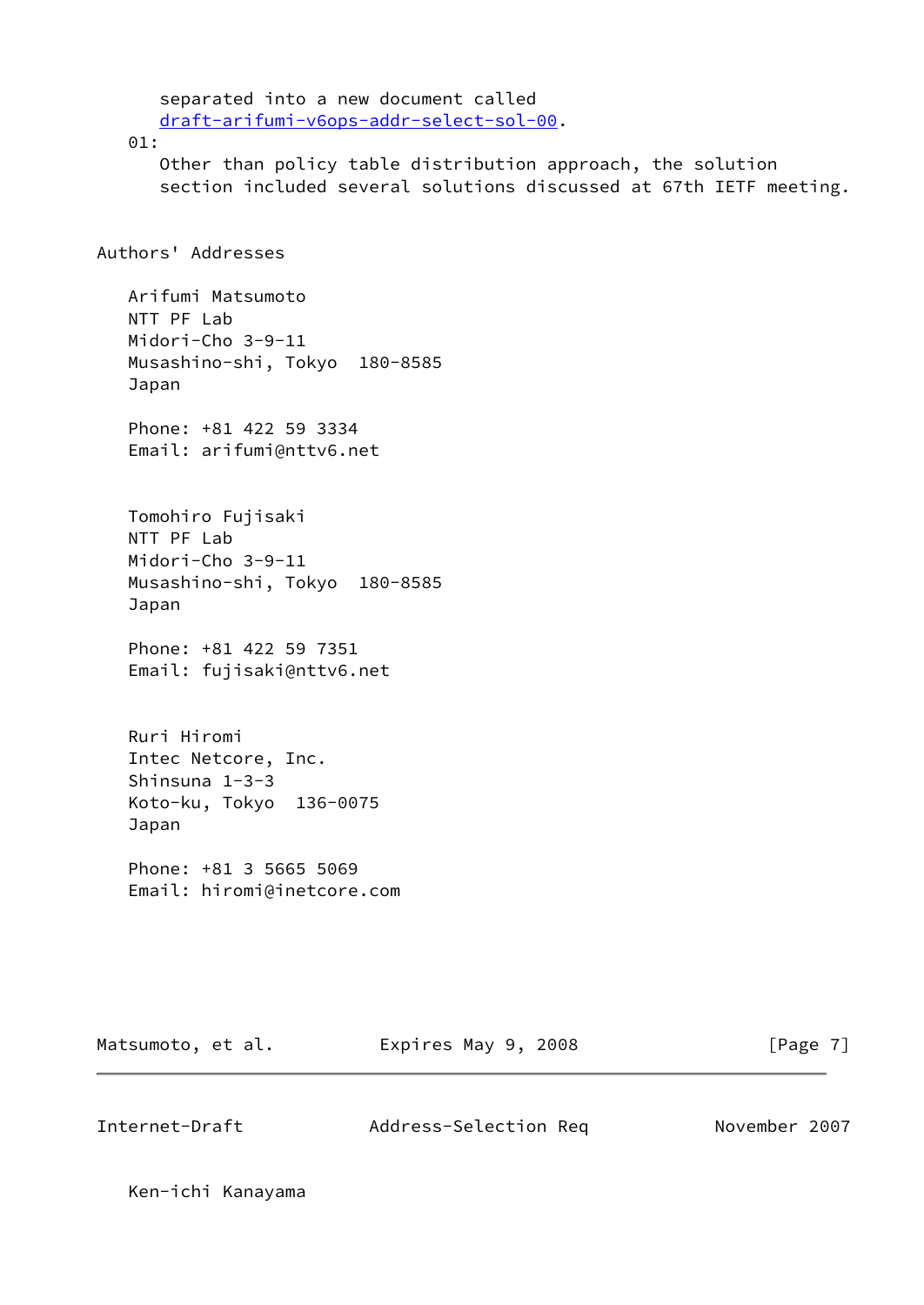Intec Netcore, Inc. Shinsuna 1-3-3 Koto-ku, Tokyo 136-0075 Japan

 Phone: +81 3 5665 5069 Email: kanayama@inetcore.com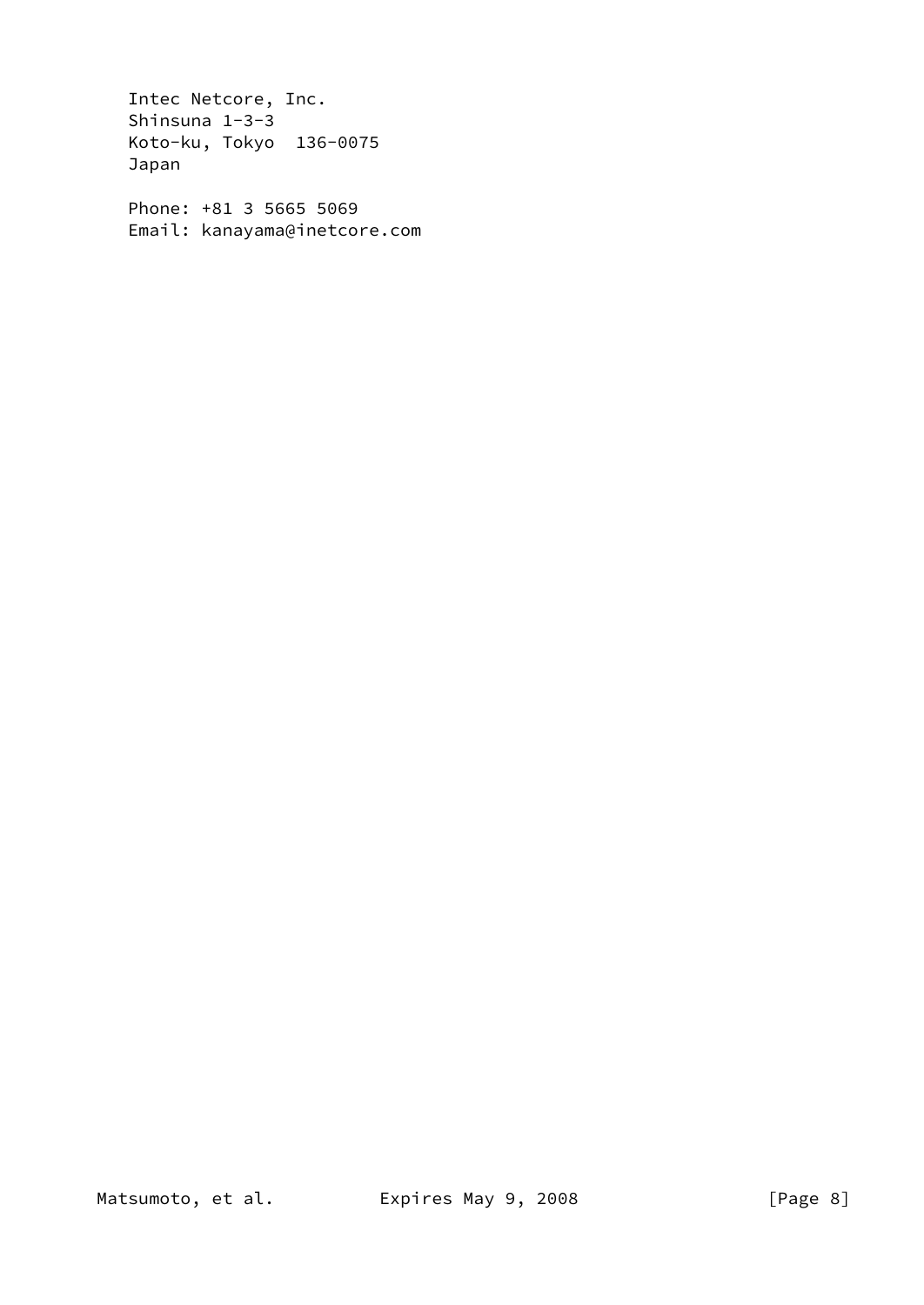<span id="page-9-0"></span>

Internet-Draft Address-Selection Req November 2007

Full Copyright Statement

Copyright (C) The IETF Trust (2007).

 This document is subject to the rights, licenses and restrictions contained in  $\underline{BCP}$  78, and except as set forth therein, the authors retain all their rights.

 This document and the information contained herein are provided on an "AS IS" basis and THE CONTRIBUTOR, THE ORGANIZATION HE/SHE REPRESENTS OR IS SPONSORED BY (IF ANY), THE INTERNET SOCIETY, THE IETF TRUST AND THE INTERNET ENGINEERING TASK FORCE DISCLAIM ALL WARRANTIES, EXPRESS OR IMPLIED, INCLUDING BUT NOT LIMITED TO ANY WARRANTY THAT THE USE OF THE INFORMATION HEREIN WILL NOT INFRINGE ANY RIGHTS OR ANY IMPLIED WARRANTIES OF MERCHANTABILITY OR FITNESS FOR A PARTICULAR PURPOSE.

Intellectual Property

 The IETF takes no position regarding the validity or scope of any Intellectual Property Rights or other rights that might be claimed to pertain to the implementation or use of the technology described in this document or the extent to which any license under such rights might or might not be available; nor does it represent that it has made any independent effort to identify any such rights. Information on the procedures with respect to rights in RFC documents can be found in [BCP 78](https://datatracker.ietf.org/doc/pdf/bcp78) and [BCP 79](https://datatracker.ietf.org/doc/pdf/bcp79).

 Copies of IPR disclosures made to the IETF Secretariat and any assurances of licenses to be made available, or the result of an attempt made to obtain a general license or permission for the use of such proprietary rights by implementers or users of this specification can be obtained from the IETF on-line IPR repository at <http://www.ietf.org/ipr>.

 The IETF invites any interested party to bring to its attention any copyrights, patents or patent applications, or other proprietary rights that may cover technology that may be required to implement this standard. Please address the information to the IETF at ietf-ipr@ietf.org.

Acknowledgment

 Funding for the RFC Editor function is provided by the IETF Administrative Support Activity (IASA).